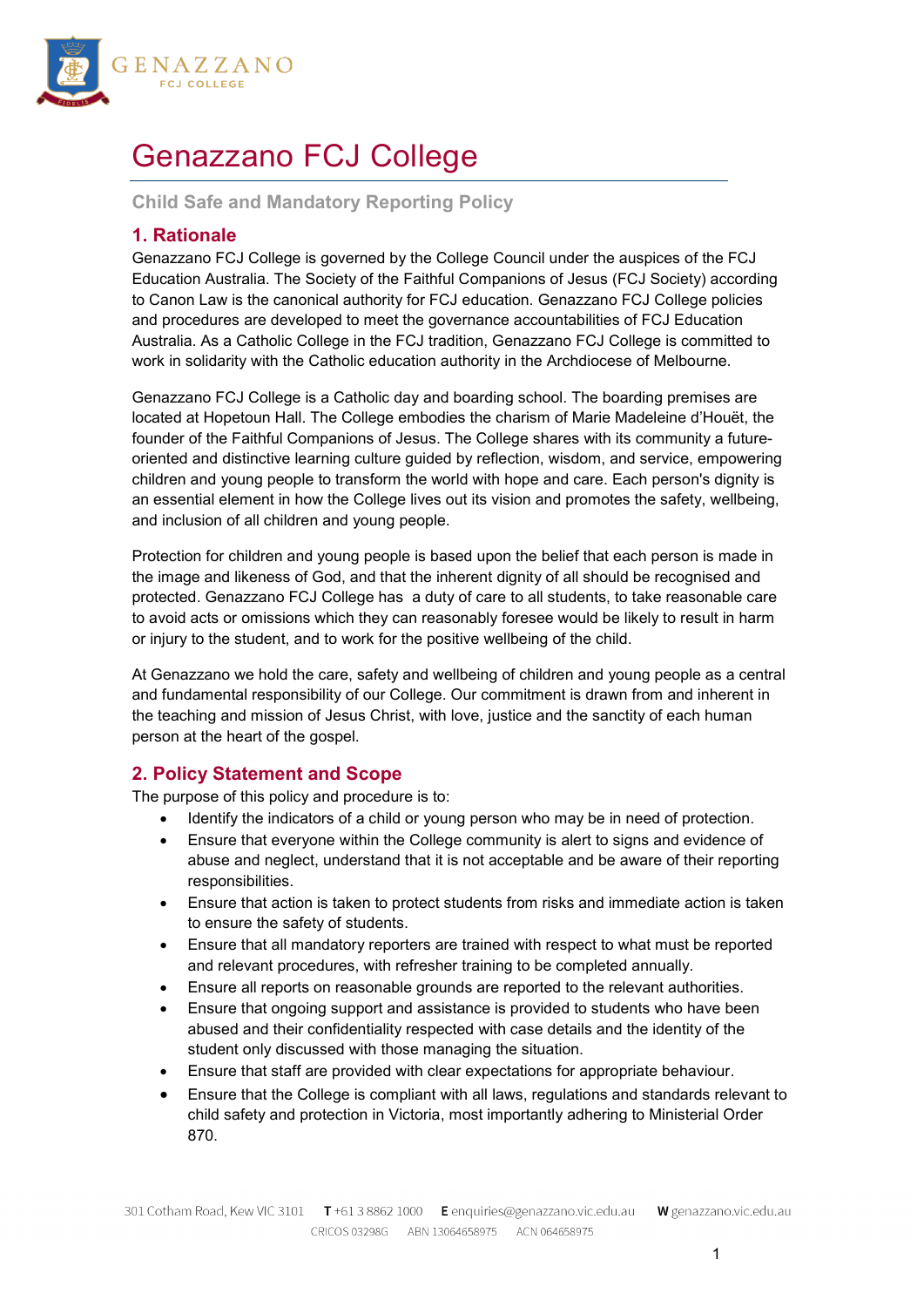

## **Scope**

This policy applies to all members of the College Staff as defined below. This policy applies to all College activities during and outside of school hours that occur on school campus, offsite, online, extracurricular, sport activities and programs, excursions, camps, interstate and overseas travel. They are bound by this policy and required to report concerns about, or incidents of child abuse or neglect. Fulfilling the roles and responsibilities contained in this policy and procedure does not displace or discharge any other obligations that arise if a person reasonably believes that a child or young person is at risk of child abuse.

# **3. Principles**

The following principles underpin our commitment to child safety at Genazzano:

- All students deserve, as a fundamental right, safety and protection from all forms of abuse and neglect.
- Our College works in partnership with families and the community to ensure that they are engaged in decision-making processes, particularly those that have an impact on child safety and protection.
- In partnership with their parents/guardians/caregivers, all students have the right to a thorough and systematic education in all aspects of personal safety.
- All adults in our College, including teaching and non-teaching staff, clergy, religious, volunteers, and contractors, have a responsibility to care for children and young people, to positively promote their wellbeing and to protect them from any kind of harm or abuse.
- The policies, guidelines and codes of conduct for the care, wellbeing and protection of children and young people are based on honest, respectful and trusting relationships with adults.
- Policies and practices demonstrate compliance with legislative requirements and cooperation with the Church, governments, the police and human services agencies.
- All persons involved in situations where harm is suspected or disclosed must be treated with sensitivity, dignity and respect.
- Staff should feel confident to raise concerns about child safety, knowing these will be taken seriously by College leadership.
- Appropriate confidentiality will be maintained, with information being provided to those who have a right or a need to be informed, either legally or pastorally.

# **4. Definitions used in this Policy**

**Child:** A child or a young person enrolled as a student at the College or enrolled in an endorsed school program.

**Child Abuse:** Child abuse can take many forms. The perpetrator may be a parent, carer, College staff member, volunteer, another adult or even another child. The nature of child abuse is complex. The abuse may occur over time and potential risk indicators are often difficult to detect. Child abuse is defined in the Child Wellbeing and Safety Act 2005 (Vic.) to include:

**Child abuse** includes:

- sexual offences
- grooming
- physical violence
- serious emotional or psychological harm
- serious neglect.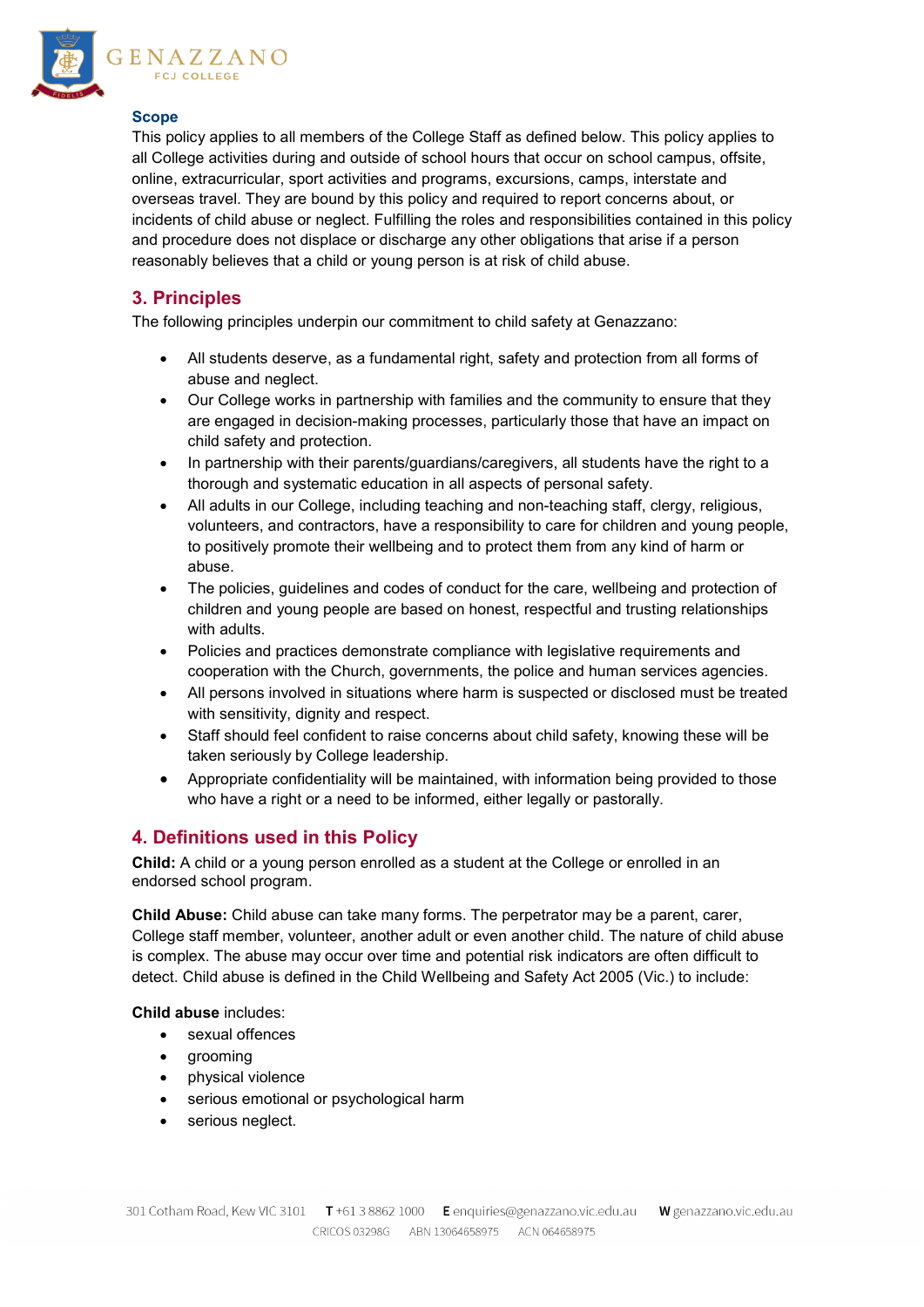

**Child sexual abuse:** is when a person uses power or authority over a child to involve them in sexual activity. It can include a wide range of sexual activity and does not always involve physical contact or force. [\(PROTECT: Identifying and responding to all forms of abuse in](http://www.cecv.catholic.edu.au/getmedia/ebe135a4-d1b3-48a0-81fe-50d4fc451bcd/Identifying-and-Responding-to-All-Forms-of-Abuse.aspx#page=12)  [Victorian schools\)](http://www.cecv.catholic.edu.au/getmedia/ebe135a4-d1b3-48a0-81fe-50d4fc451bcd/Identifying-and-Responding-to-All-Forms-of-Abuse.aspx#page=12).

**Grooming:** is defined as behaviours that manipulate and control a child with the intent of gaining access to the child, obtaining the child's compliance, maintain the child's silence and avoiding discovery of the sexual abuse. Grooming by an adult for sexual conduct with a child under the age of 16 is crime under section 49M of the Crimes Act 1558 (Vic).

**Child physical abuse**: Generally, consists of any non-accidental infliction of physical violence on a child by any person.

**Emotional or psychological child abuse:** occurs when a child is repeatedly rejected, isolated or frightened by threats, or by witnessing family violence. [\(PROTECT: Identifying and](http://www.cecv.catholic.edu.au/getmedia/ebe135a4-d1b3-48a0-81fe-50d4fc451bcd/Identifying-and-Responding-to-All-Forms-of-Abuse.aspx#page=17)  [responding to all forms of abuse in Victorian schools\)](http://www.cecv.catholic.edu.au/getmedia/ebe135a4-d1b3-48a0-81fe-50d4fc451bcd/Identifying-and-Responding-to-All-Forms-of-Abuse.aspx#page=17).

**Child neglect:** includes a failure to provide the child with an adequate standard of nutrition, medical care, clothing, shelter or supervision to the extent that the health and physical development of the child is significantly impaired or placed at serious risk.

**Child safety:** encompasses matters related to protecting all children from child abuse, managing the risk of child abuse, providing support to a child at risk of child abuse, and responding to incidents or allegations of child abuse. [\(Ministerial Order No. 870\)](http://www.gazette.vic.gov.au/gazette/Gazettes2016/GG2016S002.pdf)

**College environment:** means any physical or virtual place made available or authorised by the College governing authority for use by a child during or outside College hours, including:

- (a) a campus of the College
- (b) online College environments (including email and intranet systems)
- (c) other locations provided by the College for a child/young person's use (including, without limitation, locations used for College camps, sporting events, excursions, competitions, and other events). (Ministerial Order No. [870\)](http://www.gazette.vic.gov.au/gazette/Gazettes2016/GG2016S002.pdf)

**College staff**: means an individual working in the school environment who is:

- directly engaged or employed by the school governing authority including teaching staff, non- teaching staff, boarding house supervisors, allied health workers, coaches, casual relief teachers and examination supervisors,
- the school governing authority including FCJ Education Board and College Council
- volunteers and contractors,
- third party providers
- student host families.
- a minister of religion or religious clergy.

**Reasonable Belief**: When staff are concerned about the safety and wellbeing of a child or young person, they must assess that concern to determine if a report should be made to the relevant agency. This process of considering all relevant information and observations is known as forming a 'reasonable belief'. A 'reasonable belief' or a 'belief on reasonable grounds' is not the same as having proof but is more than mere rumour or speculation. A 'reasonable belief' is formed if a reasonable person in the same position would have formed the belief on the same grounds.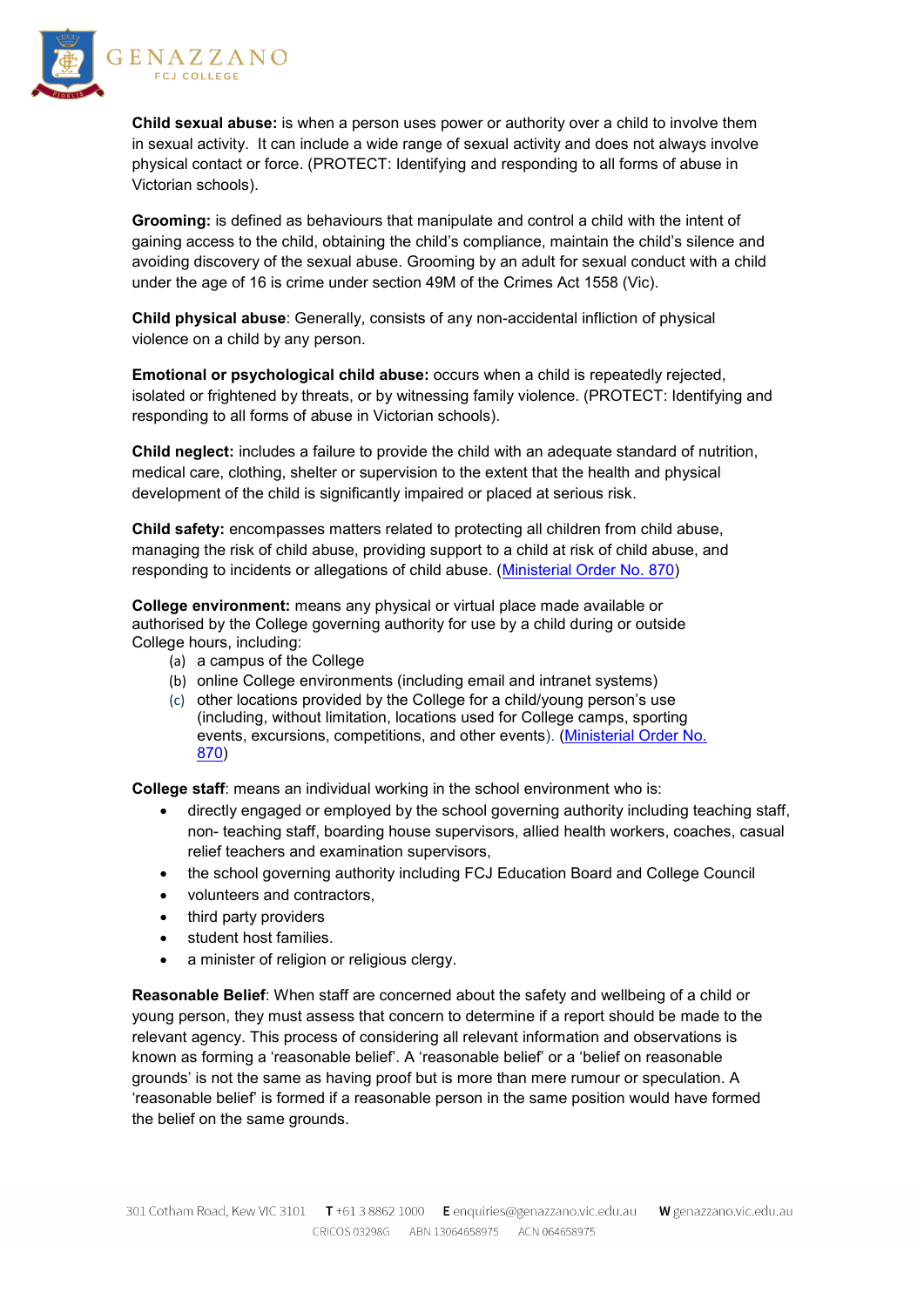

# **5. Policy Commitments**

All students enrolled at Genazzano have the right to feel safe and be safe. The wellbeing of children and young people in our care will always be our first priority and we do not and will not tolerate child abuse. We aim to create a child-safe and child-friendly learning environment where children and young people are free to enjoy life to the full, without any concern for their safety.

#### **Our commitment to our students**

- (a) We commit to the safety and wellbeing of all children and young people enrolled in our College.
- (b) We commit to providing children and young people with positive and nurturing experiences.
- (c) We commit to listening to children and young people and empowering them by taking their views seriously, and addressing any concerns that they raise with us.
- (d) We commit to taking action to ensure that children and young people are protected from abuse or harm.
- (e) We commit to teaching children and young people the necessary skills and knowledge to understand and maintain their personal safety and wellbeing.
- (f) We commit to seeking input and feedback from students regarding the creation of a safe College environment.

#### **Our commitment to parents and carers**

- (a) We commit to communicating honestly and openly with parents and carers about the wellbeing and safety of their children.
- (b) We commit to engaging with and responding to the views of parents and carers about our child-safety practices, policies and procedures.
- (c) We commit to transparency in our decision-making with parents and carers, providing it does not compromise the safety of children or young people.
- (d) We commit to acknowledging the cultural diversity of students and families and being sensitive to how this may impact on student safety issues.
- (e) We commit to continuously reviewing and improving our systems to protect children from harm and abuse.

#### **Our commitment to our College staff**

We commit to providing all staff with the necessary support to enable them to fulfil their roles. This will include regular and appropriate learning opportunities.

- (a) We commit to provide regular opportunities to clarify and confirm policy and procedures in relation to child safety and the protection and wellbeing of children and young people. This will include annual training in the principles and intent of the Child Safety Policy, Child Safety Code of Conduct, and responsibilities to report concerns.
- (b) We commit to listening to all concerns voiced by staff, religious, clergy, volunteers, and contractors about keeping children and young people safe from harm.
- (c) We commit to providing opportunities for College employees, volunteers, contractors, religious and clergy to receive formal debriefing and counselling arising from incidents of the abuse or harm of a child or young person.

## **6. Responsibilities and Organisational Arrangements**

Everyone employed or volunteering at Genazzano has a responsibility to understand the important and specific role he/she plays individually and collectively to ensure that the wellbeing and safety of all students is at the forefront of all they do and every decision they make.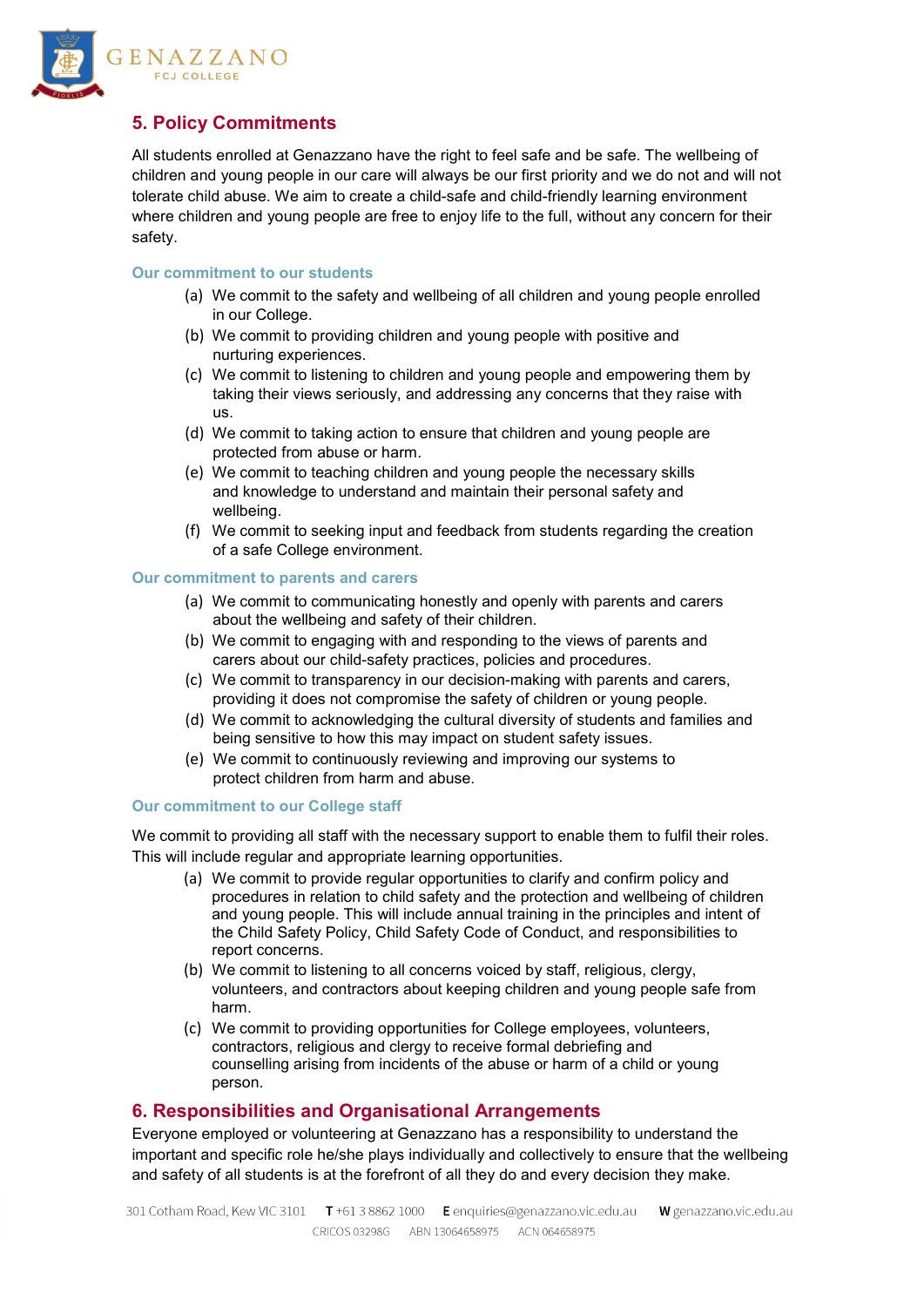

## **6.1 Guide to Responsibilities of College Leadership**

The principal, the College Council and College leaders at Genazzano recognise their particular responsibility to ensure the development of preventative and proactive strategies that promote a culture of openness, awareness of and shared responsibility for child safety.

Responsibilities include:

- creating an environment for children and young people to be safe and to feel safe
- upholding high principles and standards for all staff, clergy, religious, volunteers, and contractors
- promoting models of behaviour between adults and children and young people based on mutual respect and consideration
- ensuring thorough and rigorous practices are applied in the recruitment, screening and ongoing professional learning of staff
- ensuring that College personnel have regular and appropriate learning to develop their knowledge of, openness to and ability to address child safety matters
- providing regular opportunities to clarify and confirm legislative obligations, policy and procedures in relation to child and young people's protection and wellbeing
- ensuring the College meets the specific requirements of the Victorian Child Safe Standards as set out in [Ministerial Order No. 870.](http://www.gazette.vic.gov.au/gazette/Gazettes2016/GG2016S002.pdf)
- ensuring the school takes specific action to protect children from abuse in line with the three new criminal offences introduced under the Crimes Act 1958 (Vic.) and in line with the [PROTECT: Identifying and responding to all forms of abuse in Victorian schools.](http://www.cecv.catholic.edu.au/getmedia/ebe135a4-d1b3-48a0-81fe-50d4fc451bcd/Identifying-and-Responding-to-All-Forms-of-Abuse.aspx)

## **6.2 Guide to Responsibilities of College Staff**

Responsibilities of College staff include:

- treating children and young people with dignity and respect, acting with propriety, providing a duty of care, and protecting children and young people in their care
- following the legislative and internal College processes in the course of their work if they form a reasonable belief that a child or young person has been or is being abused, harmed or neglected
- providing a physically and psychologically safe environment where the wellbeing of children and young people is nurtured
- providing the additional support and supervision for younger students, students with a disability, indigenous students, International students and boarding students
- undertaking regular training and education in order to understand their individual responsibilities in relation to child safety and the wellbeing of all children and young people
- assisting children and young people to develop positive, responsible and caring attitudes and behaviours which recognise the rights of all people to be safe and free from abuse
- following the College's Child Safe Code of Conduct
- reporting child abuse when an adult forms a reasonable belief that a sexual offence has been committed by an adult against a child under 16, they must report this information to the Principal and or Police. Failure of the Principal or adult to disclose the information to police is a criminal offence
- reporting and identifying student to student sexually offending.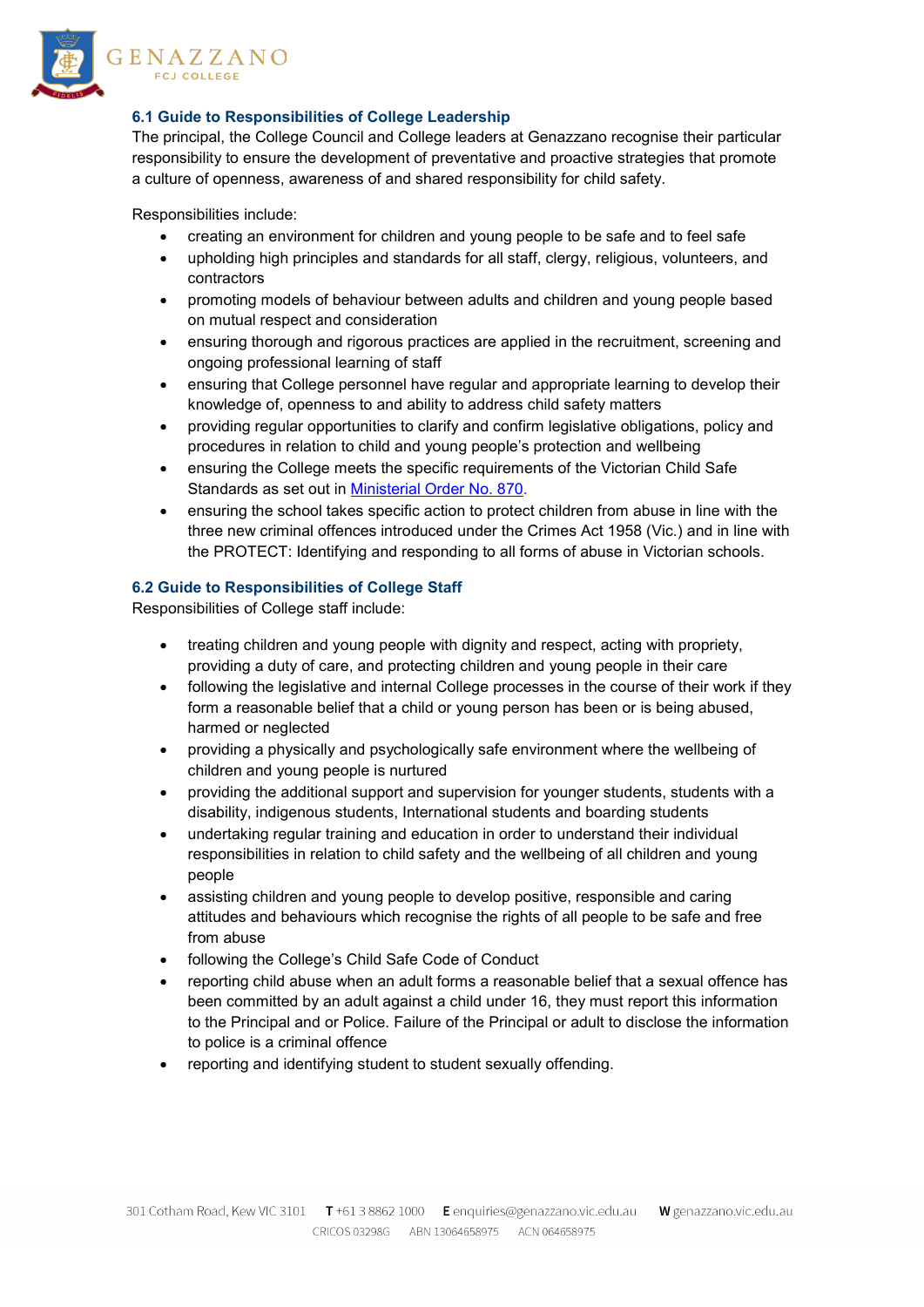

#### **6.3 Organisational Arrangements**

While all members of Genazzano FCJ College have a responsibility to uphold the Child Safe standards the following staff have allocated roles and responsibilities for child safety. All College staff who have concerns that a student may be in need of protection or may have been the victim of a sexual offence, should notify one of the following:

- Principal Mrs Loretta Wholley, principal@genazzano.vic.edu.au, 03 8862 1000
- Deputy Principal Ms Eryn O'Mahony, [eryn.omahony@genazzano.vic.edu.au,](mailto:eryn.omahony@genazzano.vic.edu.au) 03 8862 1088
- Head of Junior School Mrs Rebecca Ryan, [rebecca.ryan@genazzano.vic.edu.au,](mailto:rebecca.ryan@genazzano.vic.edu.au) 03 8862 1091
- Head of Senior School Ms Caroline Hendy, [caroline.hendy@genazzano.vic.edu.au,](mailto:caroline.hendy@genazzano.vic.edu.au) 03 8862 1071
- Senior Psychologist Ms Judith Crigan, [judith.crigan@genazzano.vic.edu.au,](mailto:judith.crigan@genazzano.vic.edu.au) 03 8862 1121
- College Nurse Mrs Samantha Redman, [samantha.redman@genazzano.vic.edu.au,](mailto:samantha.redman@genazzano.vic.edu.au) 03 8862 1180.
- Director of Boarding Ms Lauren Kennedy, [lauren.kennedy@genazzano.vic.edu.au,](mailto:lauren.kennedy@genazzano.vic.edu.au) 03 9805 5400.

# **7. Expectation of our College Staff – Child Safe Code of Conduct**

At Genazzano, we expect all College staff as defined in this policy to proactively ensure the safety of students at all times and to take appropriate action if there are concerns about the safety of any child at the College. All College staff must remain familiar with the relevant laws, the code of conduct, and policies and procedures in relation to child protection and to comply with all requirements. We have developed a **Child Safe Code of Conduct** which recognises the critical role that College staff play in protecting the students in our care, and establishes clear expectations of College staff for appropriate behaviour with children and young people in order to safeguard them against abuse and or neglect.

Our Code also protects College staff through clarification of acceptable and unacceptable behaviour.

# **8. Student Safety and Participation**

At Genazzano, we actively encourage all students to confidently express their views and concerns related to Child Safety.

Protective Behaviours are addressed specifically in age appropriate ways through the GenSTAR Program from ELC-Year 12. We teach students about what they can do if they feel unsafe and enable them to understand, identify, discuss and report on child safety. We listen to and act on any concerns students, their parents or carers, raise with us.

A student version of the Child Safe policy is published in the student planner and Child Safety is the topic of a level assembly at the beginning of every year and is regularly reviewed each Term.

Students can also raise issues and concerns at the Student Voice Committee, with Student Wellbeing Captains and Student Child Safe Representative.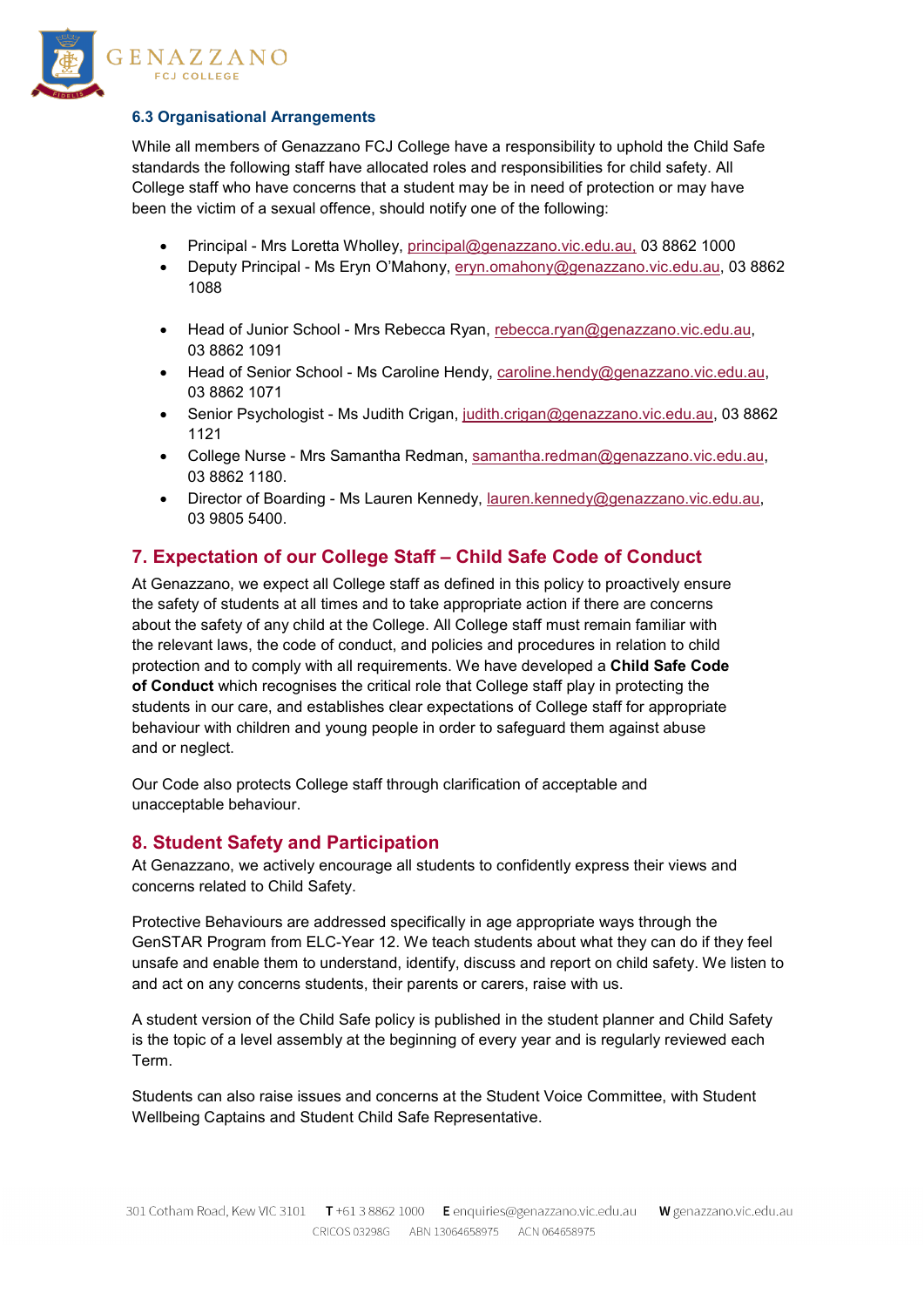

# **9. Reporting and Responding**

The College records any child safety complaints, disclosures or breaches of the Child Safety Code of Conduct, and stores the records in accordance with security and privacy requirements. Genazzano complies with legal obligations that relate to managing the risk of child abuse under the *Children, Youth and Families Act 2005* (Vic.), the *Crimes Act 1958* (Vic.) and the recommendations of the *[Betrayal of Trust](http://www.parliament.vic.gov.au/fcdc/article/1788)* report.

**Mandatory Reporting:** The Children, Youth and Families Act 2005 (Vic) (CYFA) (section 184) requires Mandatory Reporters to make a report to Department of Health and Human Services (DHHS) Child Protection when they believe that a child (aged under 17) is in need of protection from significant harm from physical injury or sexual abuse.

#### **Who are Mandatory Reporters?**

Mandatory reporters are defined by the CYFA and include:

- Teachers
- **Principal**
- Nurses
- School Psychologist and Counsellors
- Persons in religious ministry; and
- Medical practitioners.

All College staff who have concerns that a student may be in need of protection or may have been the victim of a sexual offence, should notify one of the following:

- Principal Mrs Loretta Wholley, principal@genazzano.vic.edu.au, 03 8862 1000
- Deputy Principal Ms Eryn O'Mahony, [eryn.omahony@genazzano.vic.edu.au,](mailto:eryn.omahony@genazzano.vic.edu.au) 03 8862 1088
- Head of Junior School Mrs Rebecca Ryan, [rebecca.ryan@genazzano.vic.edu.au,](mailto:rebecca.ryan@genazzano.vic.edu.au) 03 8862 1091
- Head of Senior School Ms Caroline Hendy, [caroline.hendy@genazzano.vic.edu.au,](mailto:caroline.hendy@genazzano.vic.edu.au) 03 8862 1071
- Senior Psychologist Ms Judith Crigan, [judith.crigan@genazzano.vic.edu.au,](mailto:judith.crigan@genazzano.vic.edu.au) 03 8862 1121
- College Nurse Mrs Samantha Redman, [samantha.redman@genazzano.vic.edu.au,](mailto:samantha.redman@genazzano.vic.edu.au) 03 8862 1180.
- Director of Boarding Ms Lauren Kennedy, [lauren.kennedy@genazzano.vic.edu.au,](mailto:lauren.kennedy@genazzano.vic.edu.au) 03 9805 5400.

#### **What constitutes a Mandatory Report?**

A mandatory report is made when any member of College staff forms a belief on reasonable grounds that a child is in need of protection where the child has suffered, or is likely to suffer, significant harm as a result of:

- physical injury; or
- sexual abuse; and
- the child's parents have not protected, or are unlikely to protect, the child from harm of that type.

A mandatory reporter is required:

- to make a report on each occasion they form a reasonable belief
- to make a report as soon as practicable
- to make a report even if the Principal or the person responsible for the operation of the College or boarding premises does not share their belief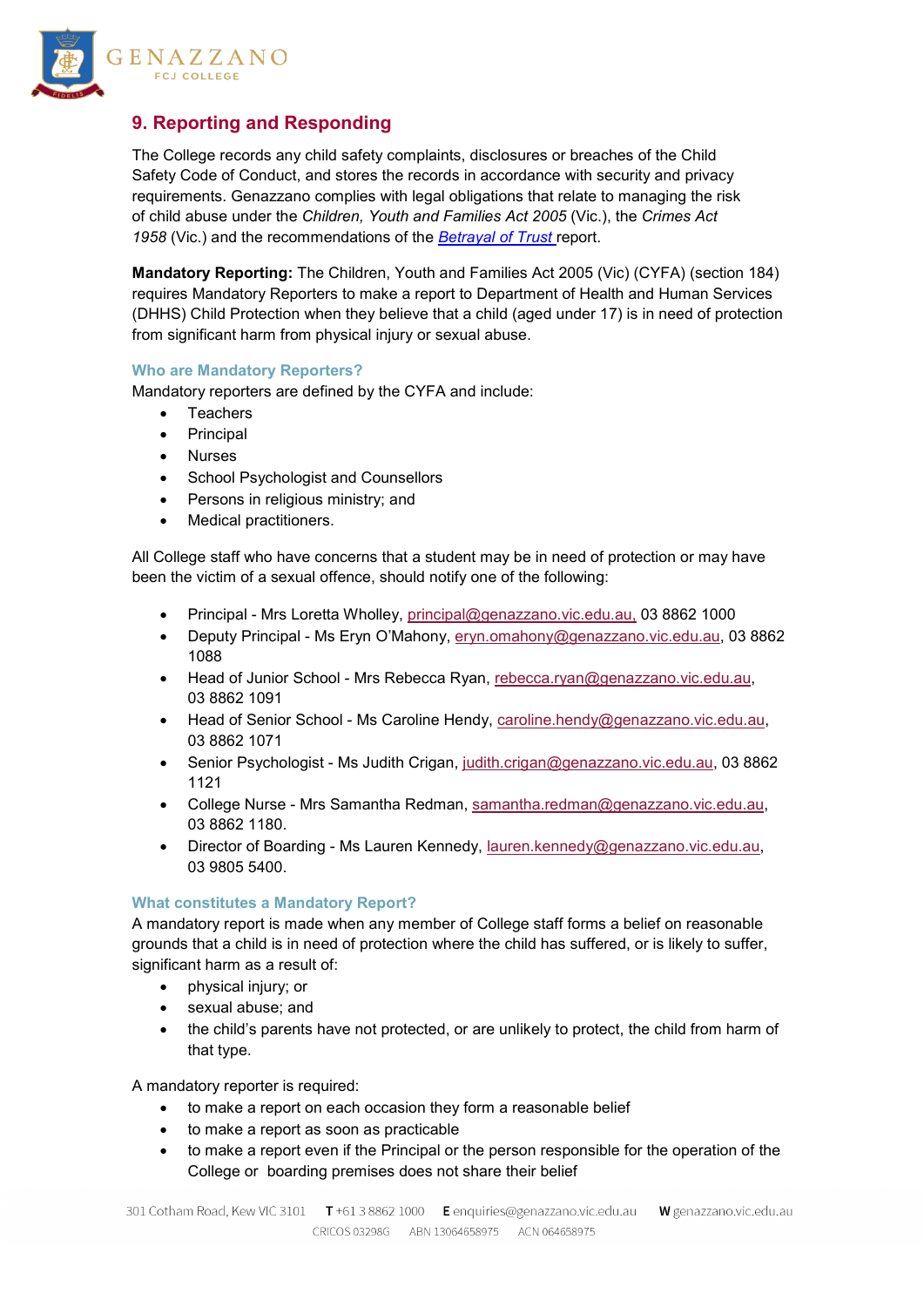

• to ensure that a report has been made in instances where another mandated reporter has undertaken to make a report but has not done so.

#### **What are Reasonable Grounds?**

The concept of 'reasonable grounds' requires you to consider whether another person, when faced with similar information, would also draw the same conclusion. It does not mean reporters are required to be certain, but rather reporters should ensure their concerns are well founded and based on information from a reliable source.

The following may be reasonable grounds for forming such a belief if:

- A student states they have been physically or sexually abused
- A student states that they know someone who has been physically or sexually abused
- Someone who knows the student states that the student has been physically or sexually abused
- A student shows signs of being physically or sexually abused
- The staff member is aware of persistent family violence or parental substance misuse, psychiatric illness or intellectual disability that is impacting on a student's safety, stability or development
- The staff member observes signs of abuse, including non-accidental or unexplained injury, persistent neglect, poor care or lack of appropriate supervision; or
- A student's actions or behaviour may place them at risk of significant harm and the child's parents are unwilling or unable to protect the student.

#### **Identifying and Responding to Student Sexually Offending**

Genazzano FCJ College plays a critical role in protecting children and must meet a range of legal obligations to identify, respond and report child abuse. This includes any incidents, allegations and suspicions that a student is victim to student sexual offending and/or a student has committed sexual offending.

#### **Identify student sexual offending**

Student sexual offending refers to sexual behaviour that is led by a student 10 years and over which may amount to a sexual offence.

Under the Crimes Act 1958, a sexual offence includes:

- Sexual Assault
- Rape
- Indecent Acts.

Under Victorian Law, children between 12 and 15 can only consent to sexual activity with a peer no more than two years their senior. Therefore, sexual contact led by a student with a child outside of these age parameters may amount to student sexual offending.

In order for a person to consent to sexual activity, they have to have the capacity to understand the context and possible consequences of the act. Therefore, sexual contact led by a student involving a person with a cognitive impairment or affected by alcohol and other drugs may also amount to student sexual offending.

#### **Problem sexual behaviour in children under 10**

Children with sexual behaviour problems include those children less than 10 years of age demonstrating developmentally inappropriate and/or aggressive sexual behaviour.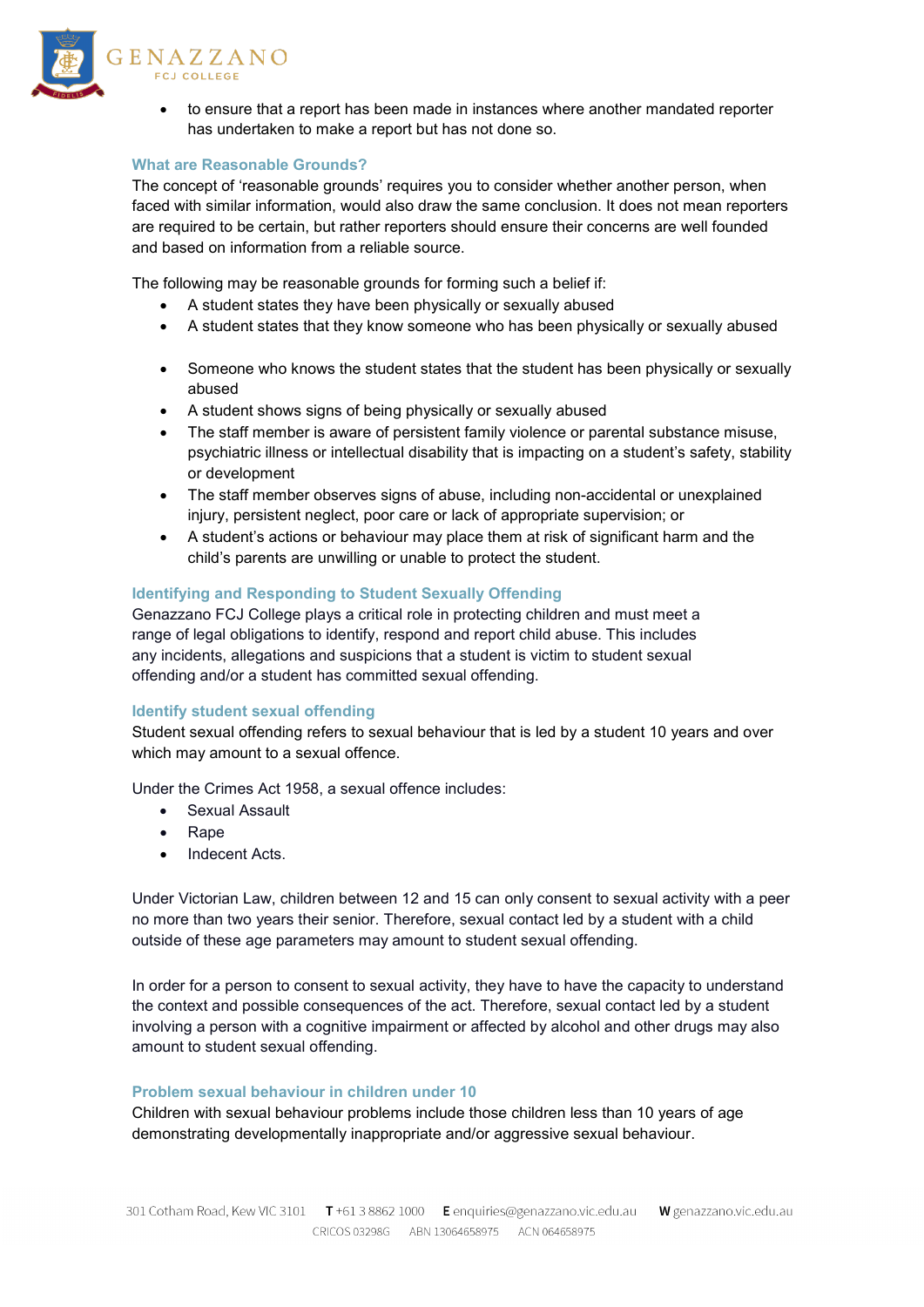

Concerning sexual behaviour in children under 10 years includes:

- frequent, repeated behaviour for example, compulsive masturbation
- sexual behaviour between children who do not know each other well
- high-frequency occurrences of sexual behaviour that interfere with normal childhood activities
- sexual behaviour associated with emotional distress
- sexual behaviour between children of different ages, size and developmental levels
- aggressive, forced and/or coerced interaction between children
- behaviour that does not stop once the child is told to stop, or occurs in secrecy
- behaviour that causes harm to the child or other children.

Concerning sexual behaviour is defined to also include self-focused sexual behaviour, for example frequent public masturbation, or intrusive and/or aggressive sexual behaviour towards other children that may be coercive or forceful. While the term 'sexual' is used, the child's intent or motivation for the exhibited behaviour may be unrelated to sexual gratification.

Age-appropriate sexual behaviour can become disrupted in children and adolescents by a number of factors, including exposure to sexually explicit material or exposure to sexual activity including abuse.

#### **Respond to problem sexual behaviour in children under 10**

For all students who are under 10 years of age and who engage in concerning sexual behaviour, school staff should consider:

- consulting with wellbeing professionals (including School Support Services in government schools) to support the student displaying concerning sexual behaviours
- convening a Student Support Group
- developing a Student Support Plan to determine and document support strategies for students displaying concerning sexual behaviours and strategies to maintain the safety of other school community members
- whether the child may be the victim of child abuse and the concerning sexual behaviour may be a physical or behavioural indicator that this may be occurring.

Concerning sexual behaviour in children is not a clear indicator that a child has been sexually abused, however if you form a reasonable belief that the child is being abused, and their parents/carers are unable or unwilling to protect the child from that abuse, you must report your reasonable belief to DHHS Child Protection and/or Victoria Police.

#### **Communicate with parents**

When a College staff member suspects that a student under 10 years of age has engaged in concerning sexual behaviour, the Principal or her nominee should:

- advise the parents/ carers of the student who is engaging in the behaviour (unless there are reasonable grounds for believing that this would not be in the best interests of the child). In many instances, the parents/carers can assist school staff to ensure that the child is aware that their behaviour and conduct is not appropriate in a school environment
- notify the parents/carers of the students who have been impacted by the concerning sexual behaviour and to offer them school-based support, or a referral to external support services (if appropriate or necessary in the circumstances).

#### **Respond to very concerning behaviour**

In the event of very concerning sexual behaviour the College will contact DHHS Child Protection on 131 278 and/or Victoria Police Sexual Offences and Child Abuse Investigation Team (SOCIT) on 000.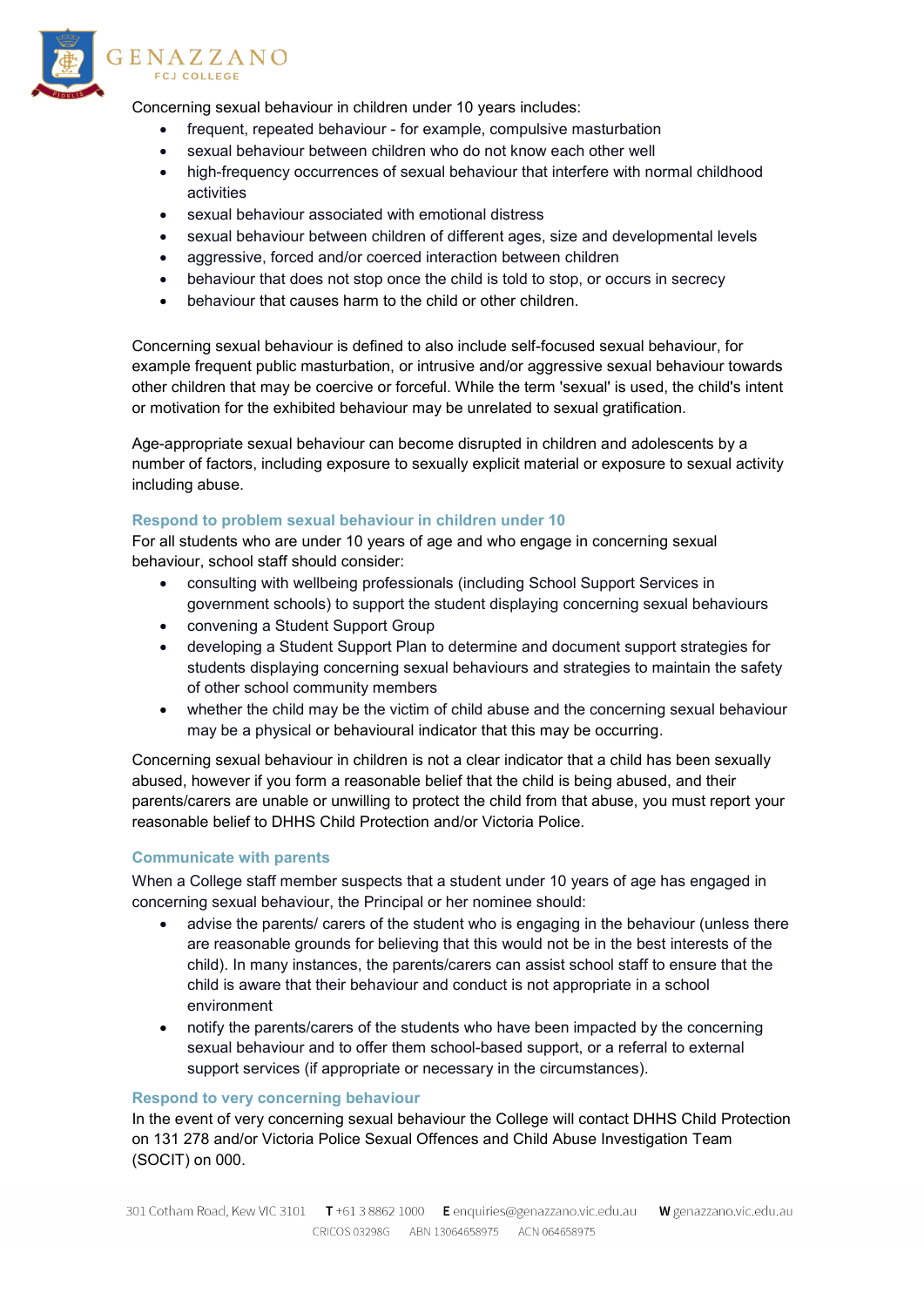

#### **Problem sexual behaviour in children over 10**

Once a child is 10 years or over, some sexual behaviour can constitute a sexual offence. Genazzano will report all suspected sexual offences to the Victoria Police.

#### **Complaints Policy**

Genazzano FCJ College understands that from time to time complaints arise regarding aspects of the College's operation of programs and activities, and that it is important that all members of the community have the opportunity to be heard. Genazzano FCJ College commits to ensuring procedural fairness is observed when dealing with complaints and grievances. The College's Complaints Policy and Procedures can be accessed on the College website and on GenConnect.

## **10. Screening and Recruitment of College Staff**

At Genazzano FCJ College, we are committed to ensuring that our recruitment practices create a safe environment for our students. To this end, we have established policies and procedures for recruiting employees and volunteers and for assessing their suitability to work with children. Genazzano FCJ College's Staff Recruitment and Compliance Procedures policy which can be accessed on GenConnect outlines in detail the staff recruitment and compliance procedures. The Colleges applies thorough and rigorous screening processes in the recruitment of employees. Our commitment to child safety and our screening requirements are included in all advertisements for employee, contractor and volunteer positions. As part of our recruitment process all applicants are required to acknowledge they have read and understood College's Child Safe- Mandatory Reporting Policy, Child Safe- Reportable Conduct Policy and the Genazzano Child Safe Code of Conduct.

When recruiting and selecting employees, contractors and volunteers, we make all reasonable efforts to:

- confirm the applicant's Working with Children Check and National Police Check status and/or professional registration (as relevant)
- obtain proof of personal identity and any professional or other qualifications
- verify the applicant's history of work involving children
- obtain references that address the applicant's suitability for the job and working with children.

We have processes for monitoring and assessing the continuing suitability of College staff to work with children, including regular reviews of the status of Working with Children Checks and staff professional registration requirements such as Victorian Institute of Teaching (VIT) registration.

#### **Child-safe recruitment and other legislation**

Our recruitment practices are subject to state and federal anti-discrimination legislation and the requirements of the Privacy Act 1988 (Cth) when obtaining, using, disclosing and storing information from applicants and referees.

All staff employed at Genazzano FCJ College must meet the requirements of the Worker Screening Act 2020.

## **11. Child Safety – Education and Training for College Staff**

Genazzano provides College staff with regular and appropriate opportunities to develop their knowledge of, openness to and ability to address child safety matters. This includes a thorough induction program for all staff including specific training for Boarding House supervisors. Ongoing training and professional learning to ensure that everyone understands their professional and legal obligations and responsibilities, and the procedures for reporting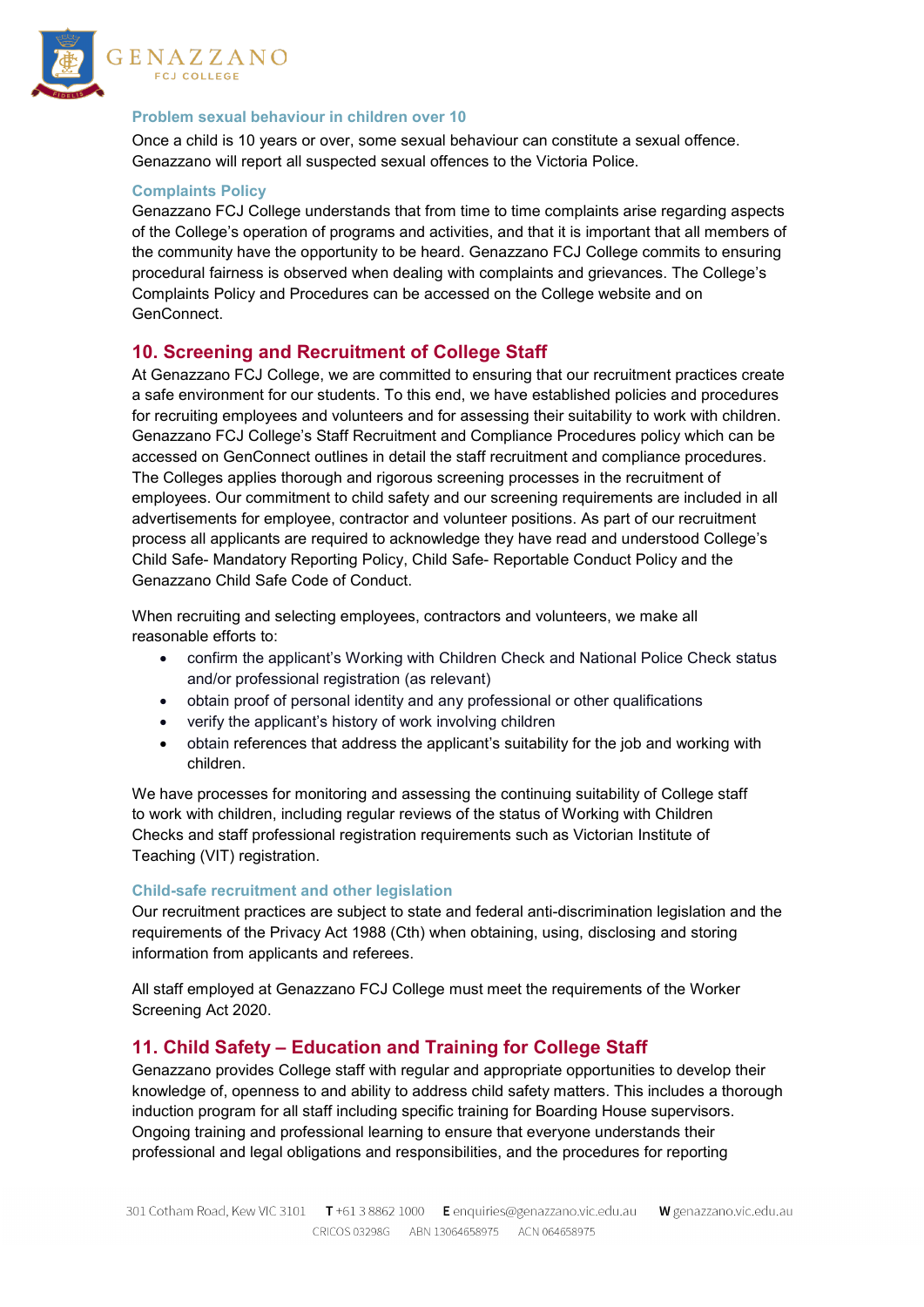

suspicion of child abuse and neglect. Specifically, all College staff are required to complete the online PROTECT module annually. Certificates for this course are saved on each staff member's personal employment record.

# **12. Risk Management**

At Genazzano we are committed to proactively and systematically identifying and assessing risks to student safety across the whole College environment, and reducing or eliminating (where possible) all potential sources of harm. Led by the Wellbeing, OHS and Governance and Risk Management Committees, risk management strategies for child safety are documented, implemented, monitored and periodically reviewed to ensure that strategies change as needed and as new risks arise. Staff attention is drawn to the risks in every circumstance where risk may be increased, such as visitors to the school, excursions, and camps.

# **13. Relevant Legislation and Authorities**

- *Children, Youth and Families Act 2005* (Vic.)
- *Working with Children Act 2005* (Vic.)
- *Education and Training Reform Act 2006* (Vic.)
- *Equal Opportunity Act 2010* (Vic.)
- Privacy *Act 1988* (Cth)
- *Crimes Act 1958* (Vic.) Three new criminal offences have been introduced under this Act:

**Failure to disclose**: Reporting child sexual abuse is a community-wide responsibility. All adults in Victoria who have a reasonable belief that an adult has committed a sexual offence against a child under 16 have an obligation to report this information to the police.

**Failure to protect:** People in authority at the College will commit an offence if they know of a substantial risk of child sexual abuse and have the power or responsibility to reduce or remove the risk, but negligently fail to do so.

**Grooming:** It is an offence in the State of Victoria to groom a child under the age of 16 for sexual conduct. The offence applies where an adult communicates, by words or conduct, with a child (under 16 years) or with a person who has care, supervision or authority for the child, with the intention of facilitating the child's involvement in sexual activity at a later time. Grooming does not necessarily involve any sexual activity or even discussion of sexual activity.

**Mandatory Reporting**: The legal requirement under the Children, Youth and Families Act 2005 (Vic.) to protect children from harm relating to physical and sexual abuse. The principal, teachers, medical practitioners and nurses at a school are mandatory reporters under this Act.

## **Relevant Authorities**

## **Department of Health and Human Services (DHHS) Child Protection**

The DHHS has a responsibility to provide child protection services for all children and young people under the age of 17 years, or where a protection order is in place, for children under the age of 18. The main functions of DFFH Child Protection are to:

- receive reports from people who believe that a child is in need of protection or have significant concerns about the wellbeing of a child
- provide consultation and advice to people making reports
- investigate matters where it is believed that a child is at risk of significant harm
- refer children and families to services that assist in providing for the ongoing safety and wellbeing of children.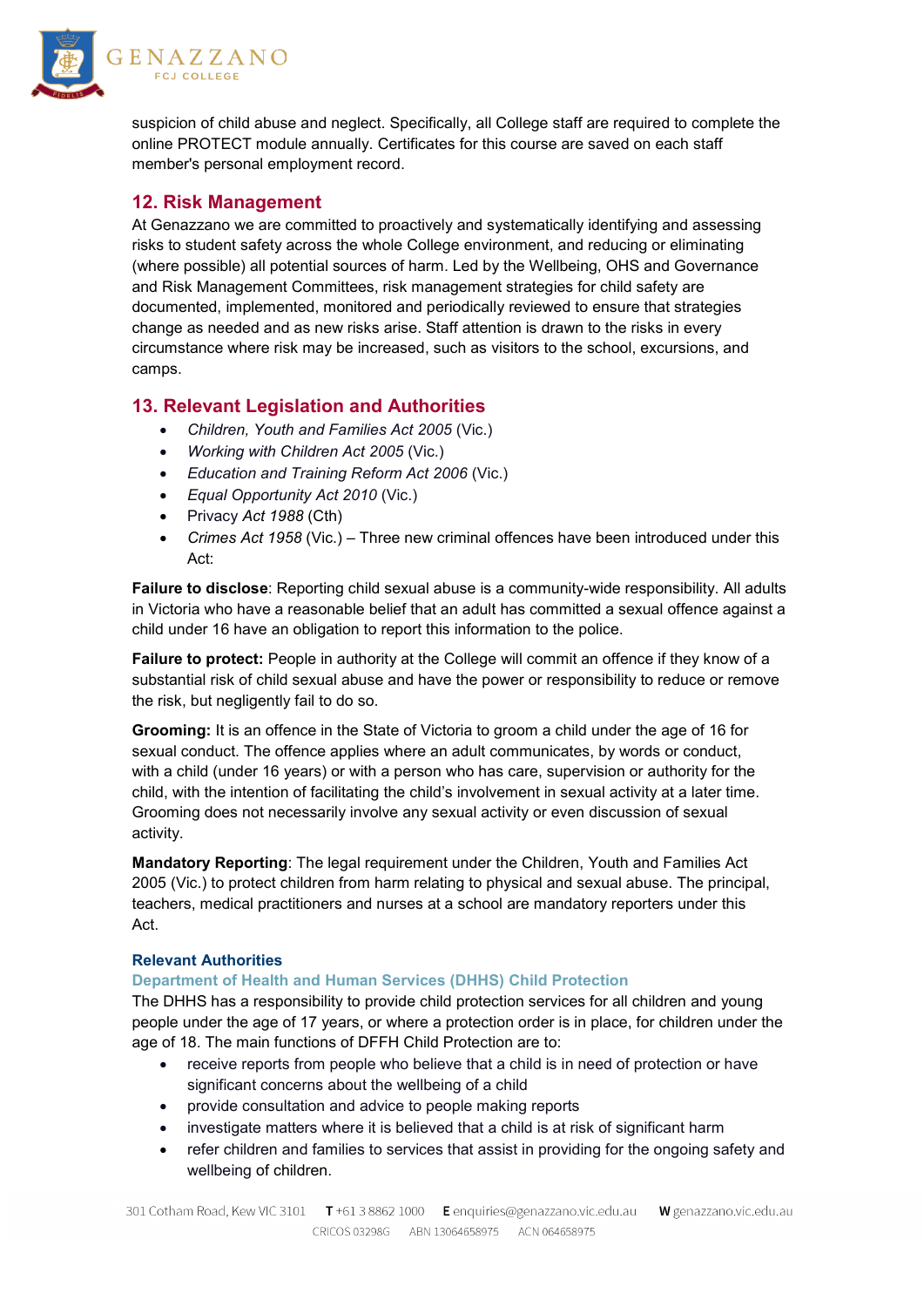

#### **Child FIRST Child and Family Information**

Referral and Support Teams (Child FIRST) were introduced to give families an opportunity to obtain family services earlier at their own request or following a referral from others, including school staff. Child FIRST ensures that vulnerable children, young people and their families are linked effectively to relevant services. Child FIRST is staffed by family services practitioners who are experienced in assessing the needs of vulnerable children and their families. Child FIRST teams work closely with community-based DFFH Child Protection workers. The role of Child FIRST includes:

- providing a point of entry to a local network of family services
- receiving reports about vulnerable children where there are significant concerns about their wellbeing
- undertaking an initial identification and assessment of the risks to the child and the child's needs in consultation with DFFH Child Protection and other services
- identifying appropriate service responses for families.

#### **Victoria Police**

Both DFFH and Victoria Police have statutory responsibilities under the CYFA in relation to the protection of children. DFFH Child Protection is the lead agency responsible for the care and protection of children, while Victoria Police is responsible for criminal investigations into alleged child abuse. Protocols between DFFH Child Protection and Victoria Police require that all reports received by DFFH Child Protection relating to physical abuse, sexual abuse or serious neglect must be reported to Victoria Police, as these reports may also constitute reports of criminal offences. All allegations of sexual offences or child abuse should be reported to DFFH Child Protection or Victoria Police for investigation. Under no circumstances should school staff investigate an allegation themselves. School staff should only enquire sufficiently to form a reasonable belief that a child may be in need of protection.

## **Commission for Children and Young People (CCYP)**

CCYP is an independent statutory body that promotes improvement in policies and practices affecting the safety and wellbeing of Victorian children and young people. CCYP is responsible for administering the Reportable Conduct Scheme, which includes:

- supporting and guiding organisations that receive allegations in order to promote fair, effective, timely and appropriate responses
- independently overseeing, monitoring and, where appropriate, making recommendations to improve the responses of those organisations.

#### **Victorian Institute of Teaching (VIT)**

The Victorian Institute of Teaching (VIT) is an independent statutory authority for the teaching profession, whose primary function is to regulate members of the teaching profession.

The College must immediately notify the VIT if it becomes aware that a teacher: Has been charged with, or convicted or found guilty of, certain criminal offences that accord with those relevant to Working with Children Checks (WWCC) or Has been given a negative notice in relation to the WWCC.

# **14. Related Policies**

#### **14.1 College Policies**

The following policies and procedures are available:

- Boarding House Policies and Handbooks
- Child Safety, Mandatory Reporting Policy
- Child Safe, Reportable Conduct Policy
- Digital Technology and Resources Policy
- ELC Child Safe Environment Policy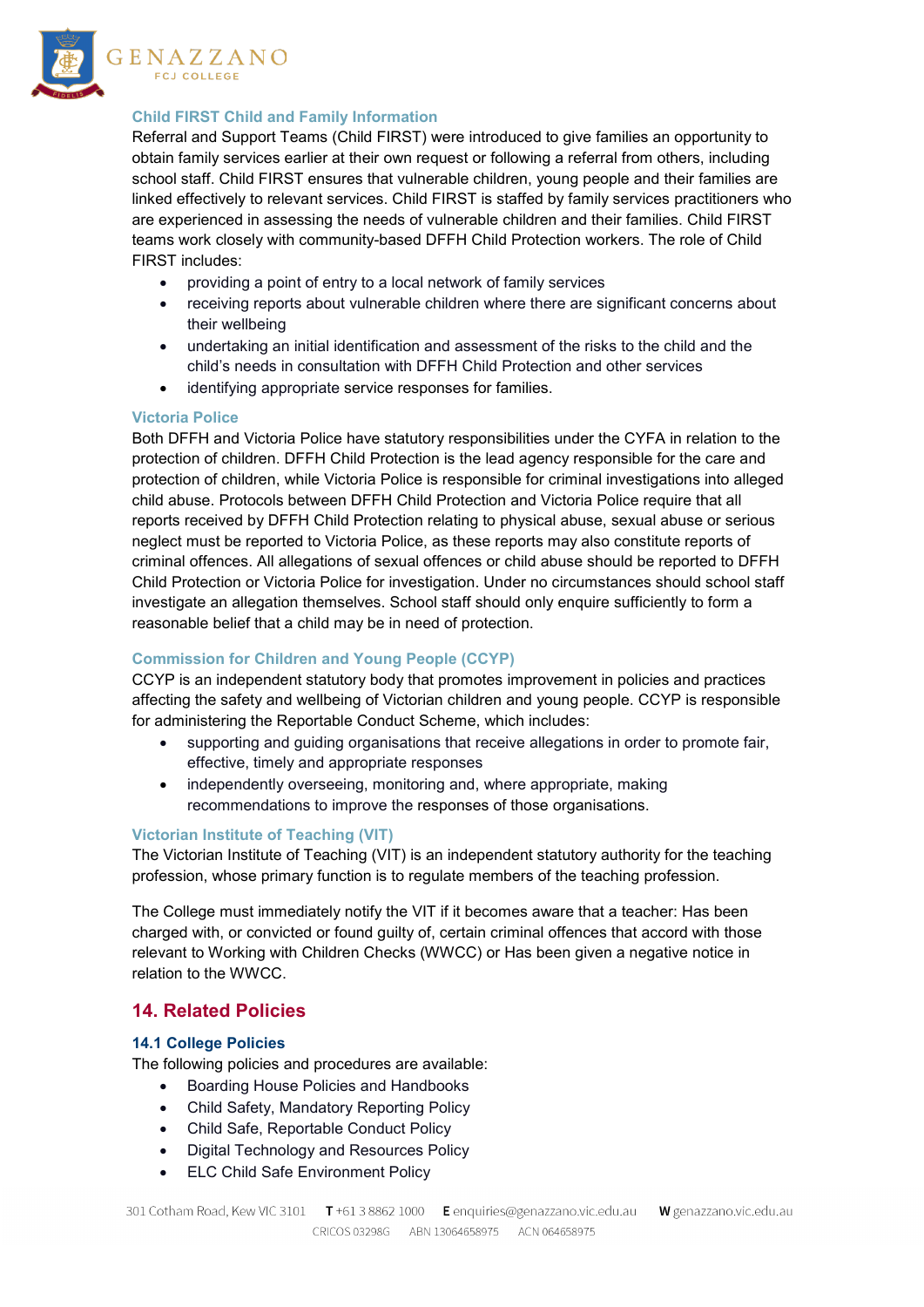

- **ELC Child Protection Policy FFPOS**
- Staff Recruitment and Procedures Policy
- OHS Policy
- Professional Development Policy ( Teaching and Non Teaching Policy)
- Complaints Policy and Procedures
- Social Media Policy
- Professional Code of Conduct-teachers.

# **15. Breach of Policy**

Where an employee is suspected of breaching any obligation, duty or responsibility within this policy, the College may start the process under clause 13 of the Victorian Catholic Education Multi Enterprise Agreement 2013 (VCEMEA) for managing employment concerns. This may result in disciplinary consequences.

Where the **Principal** is suspected of breaching any obligation, duty or responsibility within this policy, the concerned party is advised to contact the Chair of the College Council.

Where any **other member of the College community** is suspected of breaching any obligation, duty or responsibility within this policy, the College is to take appropriate action, including in accordance with Professional Standards Code of Conduct Policy, Mandatory Reporting of Child Physical and Sexual Abuse and Reportable Conduct.

# **16. Review of this Child Safety Policy**

At Genazzano FCJ College, we are committed to continuous improvement of our child safety systems and practices. We intend this policy to be a dynamic document that will be regularly reviewed to ensure it is working in practice and updated to accommodate changes in legislation or circumstance.

We will maintain a history of updates to the policy.

| <b>Date</b>       | Comment (e.g. major review, minor review)  |
|-------------------|--------------------------------------------|
| 23 August 2016    | Original Policy Adopted by College Council |
| 20 June 2017      | Updated Policy Adopted by College Council  |
| 20 June 2019      | Reviewed by Policy Committee               |
| 17 September 2021 | Reviewed by Child Safe Committee           |

#### **History of Updates to Policy**

## **17. References**

- Catholic Education Commission of Victoria Ltd (CECV) 2016, 2.19 Child Protection – Reporting Obligations
- Catholic Education Commission of Victoria Ltd (CECV) 2016, *[Commitment](http://cevn.cecv.catholic.edu.au/WorkArea/DownloadAsset.aspx?id=8589940208)  [Statement to](http://cevn.cecv.catholic.edu.au/WorkArea/DownloadAsset.aspx?id=8589940208) [Child Safety:](http://cevn.cecv.catholic.edu.au/WorkArea/DownloadAsset.aspx?id=8589940208) A safe and nurturing culture for all children and young people in Catholic Colleges*.
- Catholic Education Commission of Victoria Ltd (CECV) 2013, *[Victorian Catholic](http://www.cecv.catholic.edu.au/vcsa/Agreement_2013/VCEMEA_2013.pdf)  [Education](http://www.cecv.catholic.edu.au/vcsa/Agreement_2013/VCEMEA_2013.pdf) [Multi Enterprise Agreement 2013](http://www.cecv.catholic.edu.au/vcsa/Agreement_2013/VCEMEA_2013.pdf)*, CECV.
- Congregation for Catholic Education 1997, *[The Catholic College on the Threshold](http://www.vatican.va/roman_curia/congregations/ccatheduc/documents/rc_con_ccatheduc_doc_27041998_school2000_en.html)  [of the](http://www.vatican.va/roman_curia/congregations/ccatheduc/documents/rc_con_ccatheduc_doc_27041998_school2000_en.html) [Third Millennium,](http://www.vatican.va/roman_curia/congregations/ccatheduc/documents/rc_con_ccatheduc_doc_27041998_school2000_en.html)* Vatican.